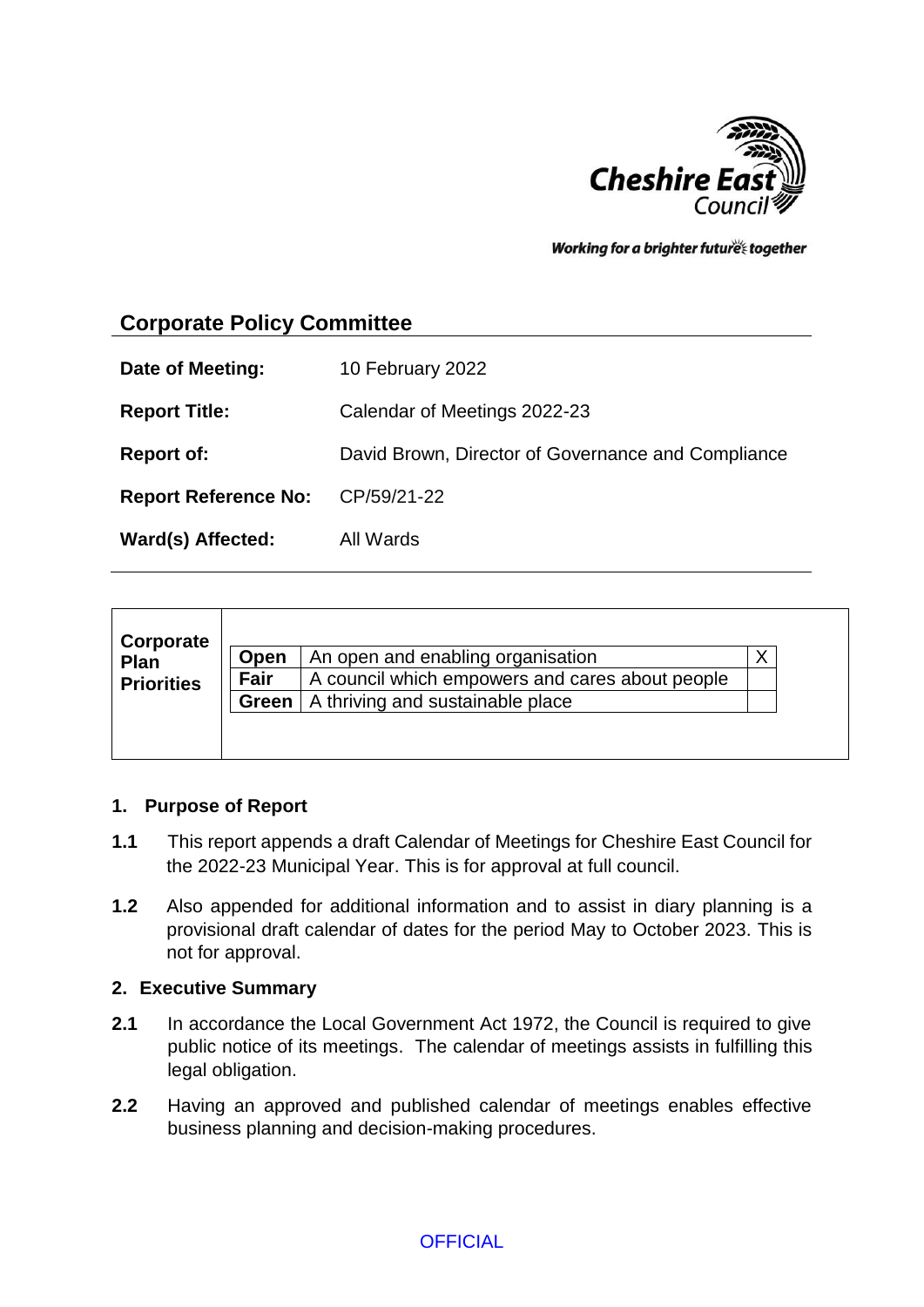#### **3. Recommendations**

- **3.1.** That the draft Calendar of Meetings for Cheshire East Council 2022-23, be recommended to Council for approval.
- **3.2.** That the draft Calendar of Meetings for the period of May to October 2023, be recommended to Council for noting.

#### **4. Reasons for Recommendations**

**4.1.** The Council is required to give public notice of its meetings in order to fulfil its legal obligations under the Access to Information Rules set out in the Constitution and to meet its obligations under the Local Government Act 1972. The Calendar will assist the Council in meeting these requirements and will provide certainty for Members.

#### **5. Background**

- **5.1** As set out in its Constitution *(*Chapter 3 Part 1 para 1.1*)* the Council is required to decide when its meetings will take place. These are set out in a Calendar of Meetings. The Calendar of Meetings is intended only to deal with formal decision-making meetings and, therefore, does not provide details of other meetings involving Members.
- **5.2** Full Council must approve the Calendar.
- **5.3** The scheduling of meetings has taken into account the Council's business planning/performance reporting cycle, together with a range of additional issues arising from the implementation of the committee system and learning from its operation since May 2021.
- **5.4** August has been retained for recess except for planning meetings and an Environment and Communities Committee.
- **5.5** Meetings of full Council have been scheduled to be held on 20 July 2022, 19 October 2022, 14 December 2022, 22 February 2023, and 24 May 2023, with the start time of 11 am.
- **5.7** The meetings of service committees have been scheduled to take place on the same day of the week where possible. If there is a specific need for additional or fewer meetings, this can be dealt with under existing arrangements.
- **5.8** Strategic Planning Board, Northern Planning Committee and Southern Planning Committee are scheduled on Wednesdays; with any site visits taking place on the Friday before the meeting.
- **5.9** The Public Rights of Way Committee had been scheduled to take place quarterly, with the Audit and Governance Committee and Licensing Committee meeting five times each year. Provisions exist for additional meetings to be called if needed.

#### **OFFICIAL**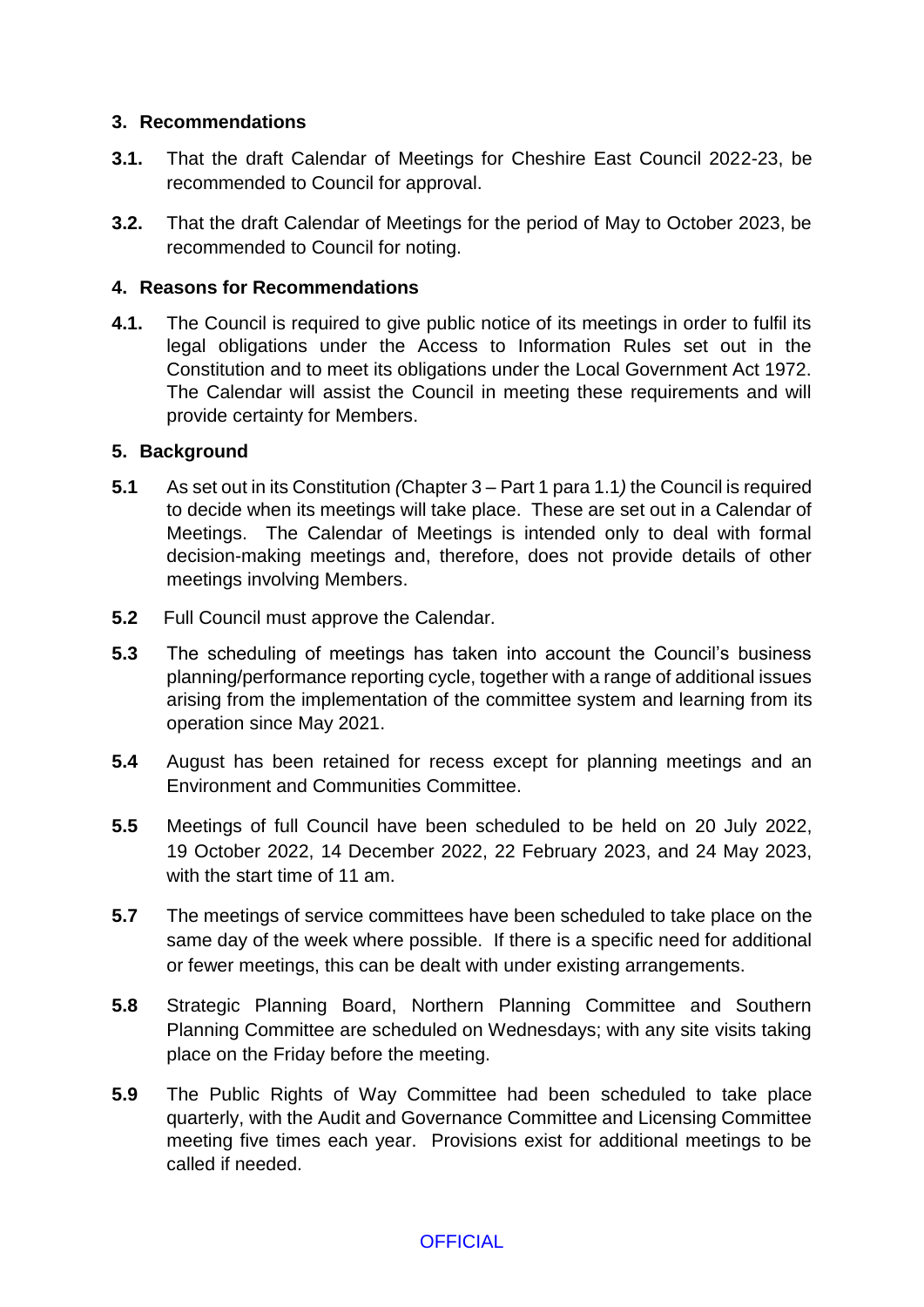- **5.10** The scheduling of meetings of the Scrutiny Committee has been approached on a quarterly basis. It is acknowledged however that there may be the need to arrange ad-hoc meetings, when required to deal with bespoke external scrutiny matters e.g., external proposals by health providers, using the general powers of the Committee Chair. The quarterly scheduling will provide for annual reporting, with flexibility around the dates of meetings, to suit business needs.
- **5.11** Whilst consultation with Group Leaders, Chairs etc has taken the usual approach in focussing upon the Municipal Year only, it was thought to be helpful to seek to provide provisional information to Members upon a draft calendar of meetings for the first six months of the 2023 Municipal Year also.
- **5.12** Additions have therefore been made to the Calendar of Meetings to provide draft meeting dates for that period, but it should be noted that these draft dates will be subject to formal approval at the February meeting of Council in 2023.
- **5.13** In this way, Members will have some degree of certainty about meeting dates, but flexibility will be retained for the February meeting of Council to formally vary these in the light of circumstances which apply at that time.
- **5.14** It is proposed that from 2023 onwards an 18-month calendar of meetings will be produced to assist Members with their planning commitments.
- **5.15** The Committee is asked to refer the Calendar to Council for approval.

#### **6. Consultation and Engagement**

**6.1** The Calendar has been shared with the Group Leaders, Chairs and Vice Chairs of Committees.

#### **7. Implications**

#### **7.1. Legal**

- **7.1.1.** In accordance the Local Government Act 1972 and the Access to Information Rules in the Constitution, the Council is required to give public notice of its meetings, and a calendar of meetings assists in fulfilling this legal obligation.
- **7.1.2.** Members of the public have a legal right to attend to participate in and observe council meetings, e.g., make representations in respect of planning applications, asking questions at meetings, and presenting appeals.

## **7.2. Finance**

**7.2.1.** There are no direct finance implications.

## **7.3. Policy**

**7.3.1.** There are no direct policy implications.